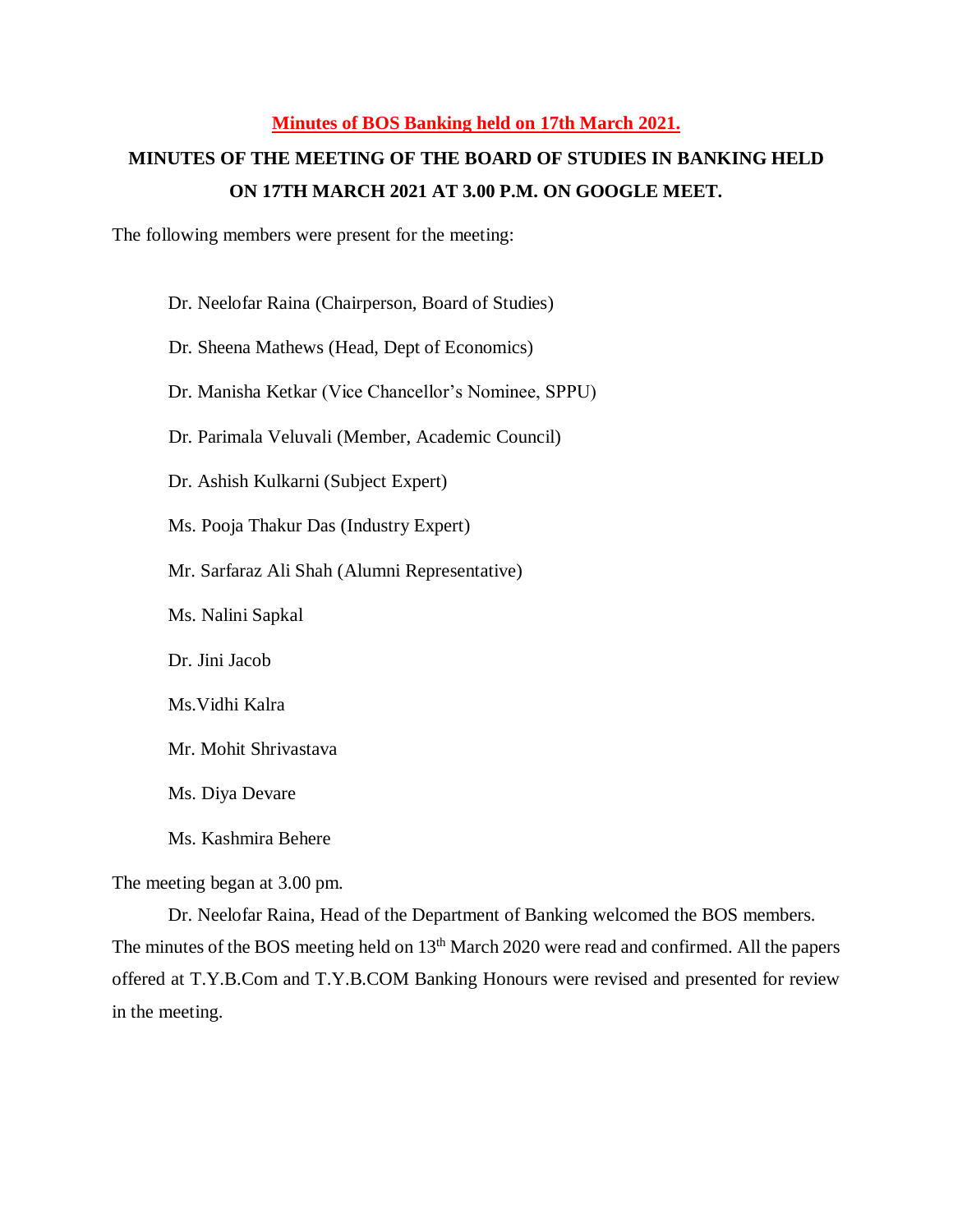Following were some of the changes suggested.

| Topic                      | Suggestions                                          | Action taken  |
|----------------------------|------------------------------------------------------|---------------|
| <b>T.Y.B.COM Semester</b>  | All the units in the paper were reviewed. Ms. Pooja  | Suggestions   |
| 5                          | Thakur Das suggested to include topics on National   | incorporated. |
| <b>Legal Aspects of</b>    | Housing Bank (NHB), small finance banks and          |               |
| <b>Banking</b>             | privatization of banks. Dr. Parimala Veluvali        |               |
| (Special 5)                | suggested to mention the coverage of FEMA,           |               |
|                            | Money Laundering Act and specific provisions of      |               |
|                            | Companies Act. Mr. Sarfaraz Ali Shah suggested to    |               |
|                            | include the topic on cyber security.                 |               |
|                            |                                                      |               |
|                            |                                                      |               |
| <b>T.Y.B.COM Semester</b>  | All the units in the paper were reviewed. Mr.        | Suggestions   |
| 5                          | Sarfaraz Ali Shah suggested that students should be  | incorporated. |
| <b>Indian Monetary and</b> | aware how to read the balance sheet of the           |               |
| <b>Financial System</b>    | commercial banks. Ms. Pooja Thakur Das suggested     |               |
| (Special 6)                | to include the topic of how to identify fraudulent   |               |
|                            | documents.                                           |               |
|                            |                                                      |               |
|                            |                                                      |               |
|                            |                                                      |               |
|                            |                                                      |               |
| <b>T.Y.B.COM Semester</b>  | All the units in the paper were reviewed. Dr.        | Suggestions   |
| 6                          | Parimala Veluvali suggested to incorporate the       | incorporated. |
| <b>Indian banking</b>      | present status of consumer protection in the banking |               |
| <b>Sector: Trends and</b>  | sector                                               |               |
| policy Environment         |                                                      |               |
| (Special 7)                |                                                      |               |
| <b>T.Y.B.COM Semester</b>  | All the units in the paper were reviewed. There were |               |
| 6                          | no changes suggested in the paper.                   |               |
|                            |                                                      |               |